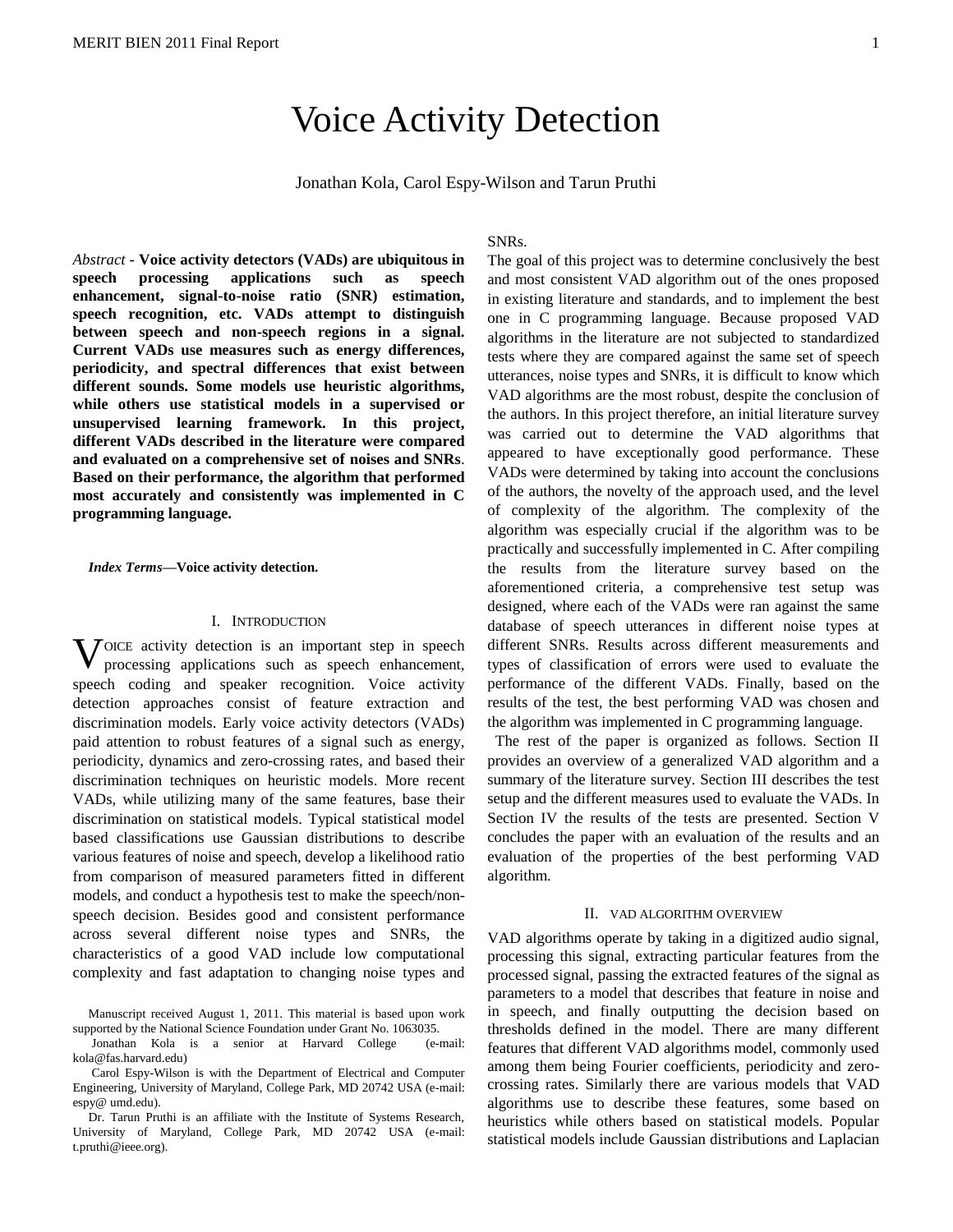distributions. Based on the decision rule defined in the model, the VAD outputs a flag to indicate the presence or absence of speech.



Figure 1. Block diagram for VAD algorithms

## *A. Ying et al. 2011(in press)*

D. Ying proposed a VAD algorithm based on an unsupervised learning framework [1]. This particular algorithm was based on a sequential Gaussian Mixture Model (SGMM), and it utilized as its feature parameter the energy distribution in Melspaced frequency bands of the signal. The Gaussian Mixture Model used comprised of two Gaussian distributions, each trying to model either noise or speech. The models were trained using an unsupervised learning process, whereby the initial frames from a signal were clustered into the two Gaussians, with the distribution with the lowest mean representing noisy regions and the distribution with the higher mean representing speech regions. The estimated distributions were also used to determine a decision threshold to discriminate speech from non-speech. This algorithm performed the detection process in each sub-band, independently of all other sub-bands, and the results from each sub-band were used to determine the final output through a voting procedure decided by some threshold determined experimentally. A hangover scheme which simply delayed the transition from a speech declaration to a non-speech declaration was also implemented to account for the low energy regions of the tail end of utterances

## *B. J. Sohn et al. (1999)*

The much cited Sohn VAD based on a statistical model [2] has a very similar approach to the Ying VAD [1], in terms of its use of the energy in a signal as its primary parameter for model comparison, and its use of Gaussian distributions to model the distribution of the speech and non-speech energies. The Sohn VAD however does not separate the signal into different frequency bands, but takes into account the distribution of the entire spectrum. The algorithm employs the Decision Directed method to estimate the *a priori* SNR in the signal. A likelihood ratio is then computed using the SNR in the current frame and the estimated *a priori* SNR which is then compared to some threshold determined by the distribution model to make the speech/non-speech decision. This algorithm also implements a hangover scheme to prevent the clipping of weak speech tails, however rather than implementing a simple delay in transition from a speech to a non-speech indicator, the hangover scheme is based on a Hidden Markov Model whereby the speech decision of a current frame only depends on the current frame and the previous frame, making the correlation between consecutive speech frames explicit. A major distinguishing factor of the Sohn VAD is the semi-supervised training of its Gaussian model. The noise statistics are estimated by assuming an initial non-speech region in a signal to train a noisy model, which amounts to supervised learning, before subsequent frames are then used to update the model in an unsupervised manner.

## *C. ITU G.729B*

The ITU G.729B VAD is an algorithm used widely in comparisons of different VAD algorithms [3]. It uses four features as its parameters, the full and low-band frame energies, the set of line spectral frequencies (which are Linear Predictive Coding (LPC) coefficients), and zero crossing rates. Running averages are calculated of the long-term signal parameters and the characteristic energies of the background noise. Difference measures are then computed that compare the feature parameters in a particular frame to the running averages, and a decision is made based on the union of the speech/non-speech results given by the four different measures. Based on models of each of these features, the final decision is determined by the combination of the decisions made by each model. This VAD also implements a hangover scheme to smooth the voice activity decision.

## *D. ETSI AMR VAD*

There are two implementations of the ETSI AMR VAD, option 1 (AMR 1) and option 2 (AMR 2) [4].

The AMR 1 algorithm operates by first separating the audio signal into different frequency bands and then detecting pitch and tone (variations in pitch) presence in the sub-bands as indications of speech. A hangover scheme is added to account for low power endings of speech bursts.

The AMR 2 algorithm uses as its feature parameter the energy in a particular sub-band and its power spectral density estimate. The sub-band energy in a current frame is compared to long-term energy estimates and a decision is made based on the SNR difference measure. Running estimates of the background noise are computed based on the deviation of the spectral density in order to provide an adaptive measure of the SNR. This algorithm also provides a hangover scheme to smooth the decision making process.

The Ying, Sohn, ITU G.729B, AMR 1 and AMR 2 VADs were subsequently tested against the same database and for the same measures to provide a comprehensive comparison. All these VADs represented both the heuristic approach and the statistical approach to decision making, and they used a variety of features and combinations of features as the parameters in their models The Sohn VAD is based on robust statistical modeling and hypothesis testing which is a novel approach that many subsequent algorithms have been based on. The Ying VAD algorithm refined the Sohn algorithm by introducing a completely unsupervised learning training method for the statistical models which avoided the problem of non-speech assumptions at the beginning of audio signals. The ITU G.729B and the AMR VADs use different features in combination and base their decision on heuristics. These VADs therefore to a large extent represent a comprehensive set of the most commonly used VAD approaches, and the results of the tests give a good indication of the most robust approaches to voice activity detection for future application.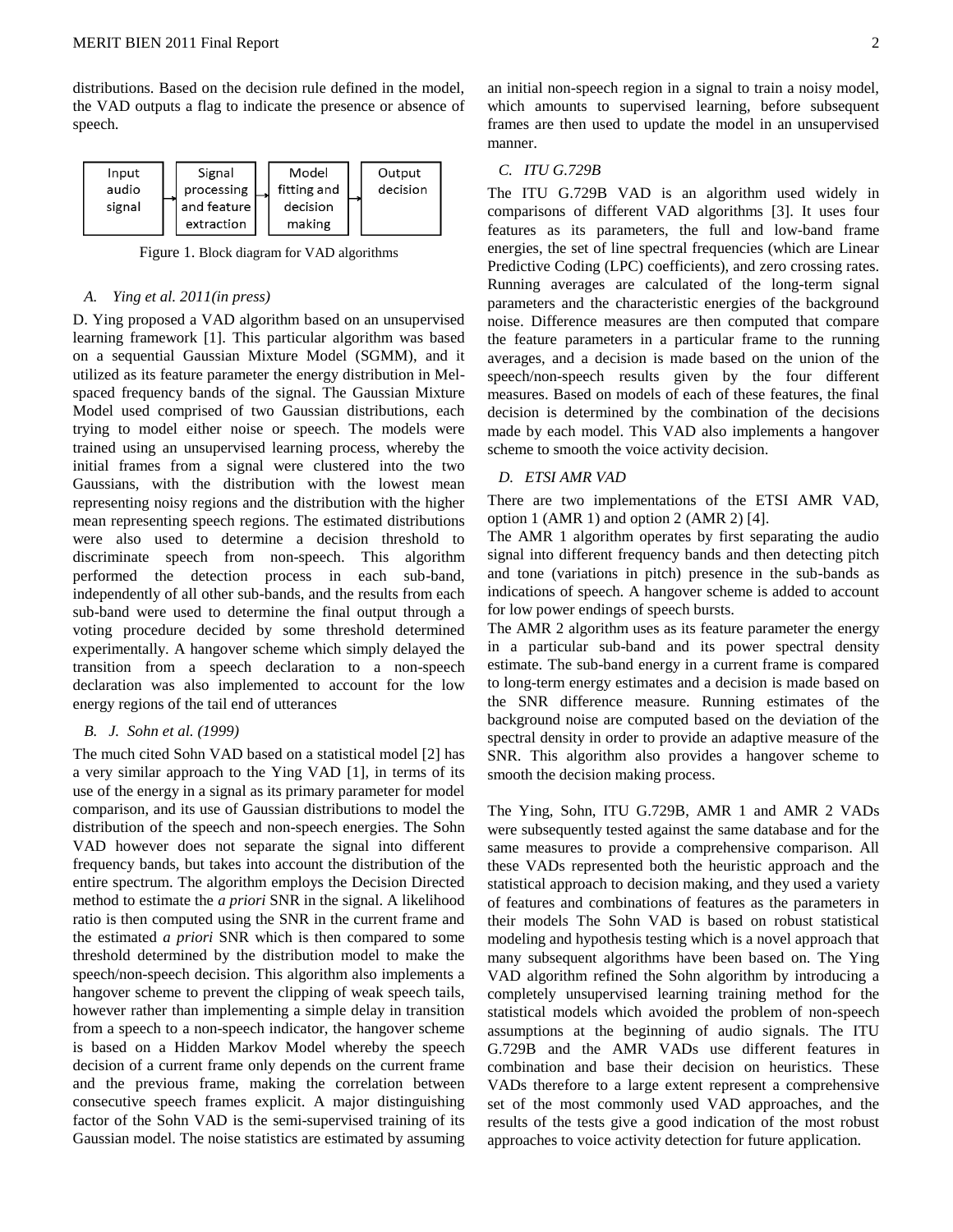# III. TEST SETUP

The five VADs were run across a database of utterances in 22 different noises and at 7 different SNRs (-12dB, -3dB, 0dB, 3dB, 6dB, 12dB, 18dB). For each noise type and SNR there were 6 phonetically diverse utterances from the TIMIT database, 1 for each of 6 speakers comprising of 3 males and 3 females. The ground truth to which their output was compared to was based on the phonetic transcriptions of the utterances provided with the TIMIT database. Only the begin/end markers (h#) and the pause markers (pau) were considered to be non-speech, with every other transcription indicating speech. VAD performance is typically measured by its accuracy in detecting speech as speech, and in detecting noise as noise. These measures are defined as the speech hit rate and non-speech hit rate respectively. However, in the event that a VAD makes an error, different errors can be considered more acceptable than others depending on the purpose. For example, in VAD performance an error that calls a noisy region a speech region may be more desirable than one which calls a speech region a noisy region. Measures to characterize different errors as described below, outlined by A. Davis et al. 2006 [6], are therefore used as well to fully describe and evaluate performance of different VADs.

- *Front End Clipping (FEC):* Errors that misclassify the beginning of an utterance or a word as non-speech.
- *Mid Sentence Clipping (MSC):* Errors that classify regions in the middle of sentences as non-speech.
- *Overhang error (OVER)*: Errors that misclassify non-speech regions at the end of utterances as speech due to the implementation of the hangover scheme.
- *Noise detected as speech (NDS)*: Errors whereby noisy regions are misclassified as speech.
- *Speech hit rate:* Percentage of correct declarations of speech.
- *Non-speech hit rate:* Percentage of correct declarations of non-speech.
- *Average hit rate:* Average of speech hit rate and non-speech hit rate.

The most meaningful measure in this set up was the average speech/non-speech hit rate. This measure was a simple average of the speech and non-speech hit rates in a particular noise type at a particular SNR on a scale from 0 to 1, with scores closer to 1 indicating better accuracy. This measure however did not explicitly take into account any preferences to speech bias, as the weights of the speech and non-speech hit rates in computing the average were equal. It was however observed from experimental data that all the VADs were biased towards correctly classifying speech. Therefore in their calculations the average hit rate was already reflecting the implicit bias.

Another measure considered was the consistency in performance of the VADs in different noise types at the same SNR. VADs that have comparable performances in different noise types at the same SNR may be better suited to certain applications than VADs whose performance varies greatly with noise type at the same SNR.



Pauses (pau) and begin/end markers (h#) are declared non-speech. Every other transcription is declared speech.

## IV. RESULTS

Based on the test set up, the Ying VAD emerged as being the most accurate and most consistent algorithm against the utterances in the different noise types and different SNRs. It was consistently among the best performers at all SNRs. The second best performer was the AMR 2 VAD, followed by the Sohn VAD, ITU VAD and the AMR1 VAD.

Table 1. VAD average speech/non-speech hit rates

|                 | Ying   | AMR <sub>2</sub> | Sohn   | <b>ITU</b> | AMR <sub>1</sub> |
|-----------------|--------|------------------|--------|------------|------------------|
| $-12$ dB        | 0.4768 | 0.2687           | 0.4139 | 0.3133     | 0.5174           |
| $-3 dB$         | 0.6351 | 0.5986           | 0.5484 | 0.3974     | 0.5260           |
| 0 dB            | 0.6795 | 0.694            | 0.6006 | 0.5133     | 0.5141           |
| 3 dB            | 0.7148 | 0.7411           | 0.6496 | 0.5570     | 0.5039           |
| 6 dB            | 0.7524 | 0.7637           | 0.6956 | 0.5962     | 0.5009           |
| 12 dB           | 0.8057 | 0.7790           | 0.7606 | 0.6575     | 0.5031           |
| 18dB            | 0.8454 | 0.7890           | 0.8029 | 0.7055     | 0.5164           |
| Average         | 0.7014 | 0.6620           | 0.6388 | 0.5343     | 0.5117           |
| <b>Hit Rate</b> |        |                  |        |            |                  |

Table 2. Speech and non-speech hit rates in clean speech

|             | Ying   | AMR <sub>2</sub> | Sohn   | <b>ITU</b> | AMR1   |
|-------------|--------|------------------|--------|------------|--------|
| Speech hit  | 0.9864 | 0.9665           | 0.9879 | 0.9960     | 0.9970 |
| rate        |        |                  |        |            |        |
| Non-speech  | 0.7177 | 0.6482           | 0.6628 | 0.4663     | 0.5045 |
| hit rate    |        |                  |        |            |        |
| Average     | 0.8521 | 0.8074           | 0.8254 | 0.7312     | 0.7508 |
| speech/non- |        |                  |        |            |        |
| speech hit  |        |                  |        |            |        |
| rate        |        |                  |        |            |        |

Most of the errors in the Ying VAD were due to front end clipping, and the least errors were due to the overhang scheme as shown in Table 3.

Table 3. Ying VAD Error Summary

|         | <b>FEC</b> | MSC    | <b>OVER</b> | <b>NDS</b> |
|---------|------------|--------|-------------|------------|
| $-12dB$ | 0.2277     | 0.0251 | 0.0018      | 0.0701     |
| $-3dB$  | 0.1352     | 0.0184 | 0.0015      | 0.0589     |
| 0dB     | 0.1129     | 0.1629 | 0.0015      | 0.0552     |
| 3dB     | 0.0956     | 0.0213 | 0.0016      | 0.0519     |
| 6dB     | 0.0796     | 0.0139 | 0.0015      | 0.0472     |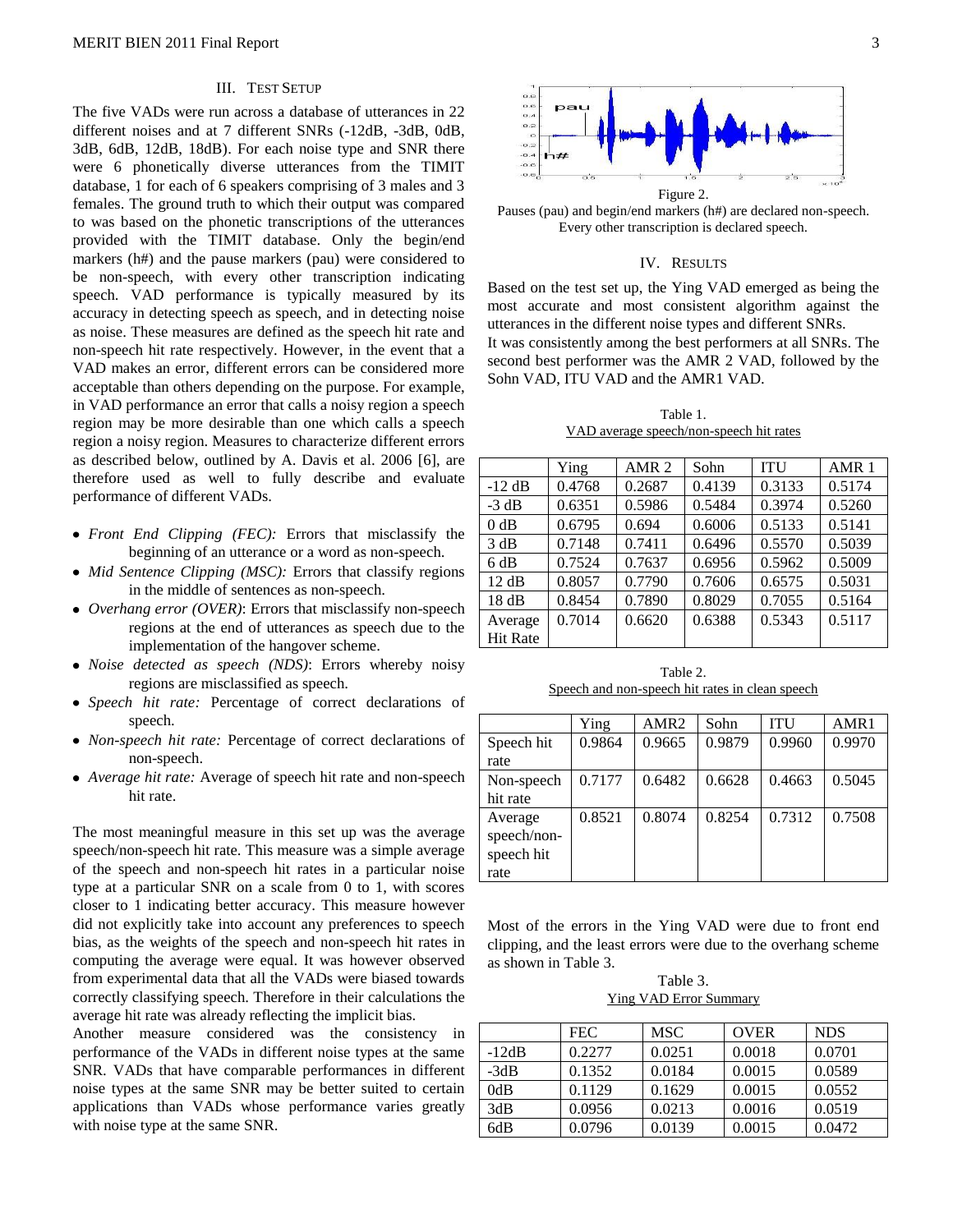| 12dB    | 0.0622 | 0.0117 | 0.0015 | 0.0369 |
|---------|--------|--------|--------|--------|
| 18dB    | 0.0455 | 0.0089 | 0.0017 | 0.0322 |
| Average | 0.1084 | 0.0166 | 0.0016 | 0.0504 |

The accuracy of the VADs improved as the SNR progressed from the very low level of -12dB to 18dB and clean signals as shown in Figure 3.



Figure 3. Speech/non-speech hit rates across SNRs

All the VADs performed poorly in music2 type noise (periodic noise) and all VADs except the Ying VAD performed worst in pass type noise. In the Ying VAD, the best results were recorded in pass noise. Despite poor performance in music2 noise, the VADs performed well in other periodic noises such as babble noise and music1 noise (music1 noise is instrumental (heavy metal), music2 noise is lyrical (reggae)), therefore the performance of the VADs was not generally worse in periodic noises, though the worst performance was recorded in a periodic noise. The best performances were in a variety of noises, however the VADs achieved the overall best results in the fire60nosiren noise type. (See Figure  $6 - 10$  (Note different scales for presentation clarity)).



Figure 4. Speech/non-speech hit rate in aperiodic noise



Figure 5. Speech/non-speech hit rate in periodic noise

The performance over different noise types also varied with VADs, with some experiencing more variation over different noise types at a particular SNR than others. Table 3 shows the variance of the speech/non-speech hit rates caused by different noise types at a particular SNR.

Table 4. Speech/non-speech hit rate variance  $(x 10^{-3})$ 

|                      | Ying | Sohn | AMR <sub>2</sub> | <b>ITU</b> | AMR <sub>1</sub> |
|----------------------|------|------|------------------|------------|------------------|
| $-12$ dB             | 14.1 | 36.9 | 51.1             | 7.8        | 0.5              |
| $-3$ dB              | 5.2  | 23.0 | 13.8             | 3.5        | 0.9              |
| $0$ dB               | 4.0  | 16.4 | 5.4              | 1.7        | 0.3              |
| 3 dB                 | 3.8  | 9.9  | 2.4              | 0.85       | 0.08             |
| 6 dB                 | 2.6  | 5.9  | 0.9              | 0.82       | 0.0083           |
| 12 dB                | 1.7  | 3.4  | 0.1              | 1.9        | 0.099            |
| 18dB                 | 0.6  | 2.5  | 0.04             | 3.0        | 1.6              |
| Average              | 2.54 | 7.62 | 1.77             | 1.65       | 0.42             |
| (from <sub>0</sub> ) |      |      |                  |            |                  |
| 18db                 |      |      |                  |            |                  |



Figure 6. Ying VAD hit rates in different noise types at different SNRs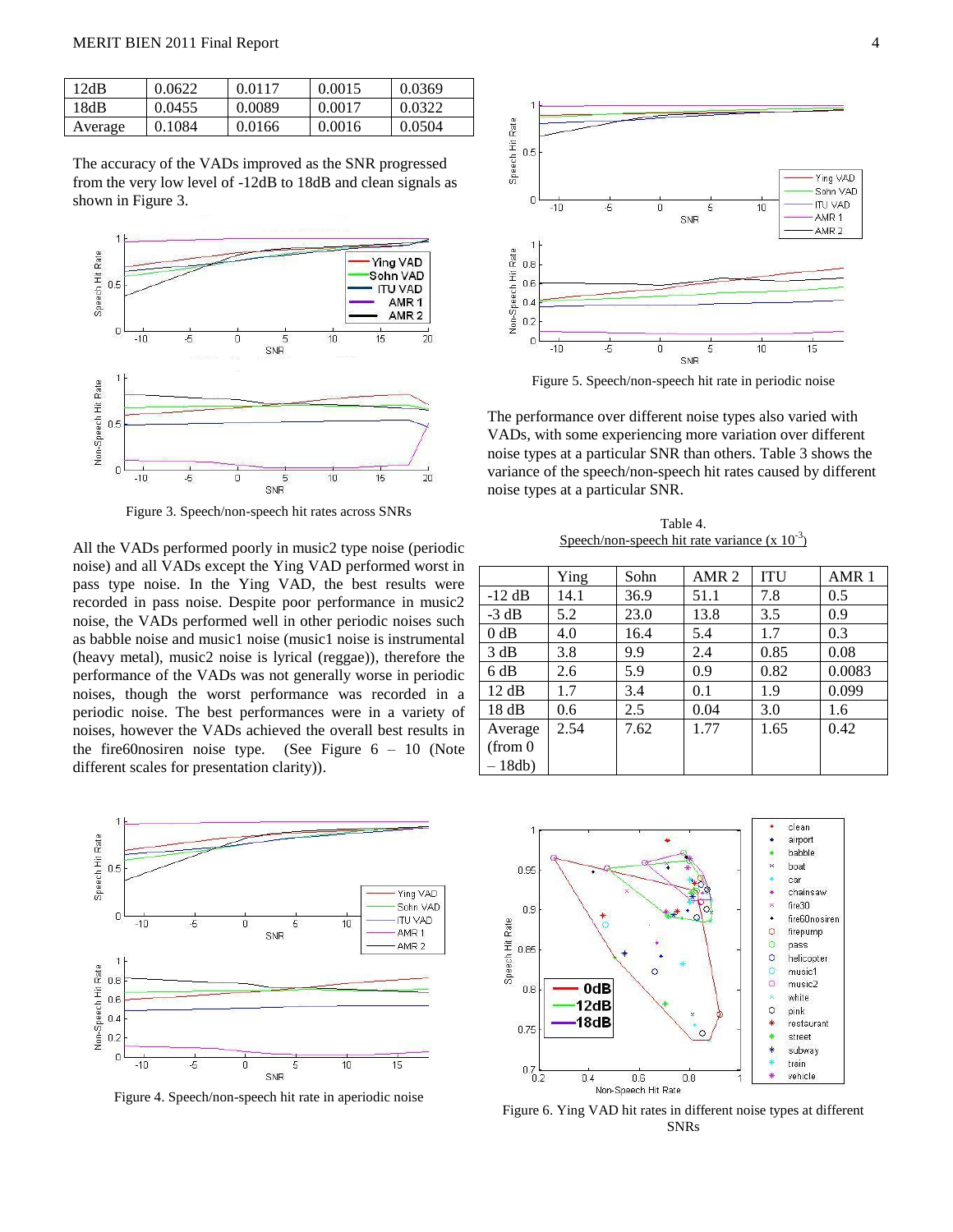

Figure 7. Sohn VAD hit rates in different noise types at different SNRs.



Figure 8. AMR 2 hit rates in different noise types at different SNRs



Figure 9. ITU G.729B hit rates in different noise types at different SNRs



Figure 10. AMR 1 hit rates in different noise types at different SNRs.

#### V. CONCLUSION

The approach outlined by D. Ying et al. achieved the best and most consistent performance at all SNRs and different noise types with a comparatively low variance in performance in different noise types.

The unsupervised learning of the models proved to be a robust approach to modeling parameter distributions, while the subband level decision-making process lead to greater accuracy. The overhang scheme implemented was also very robust as there were very few errors associated with it.

There are however some concerns about the Ying algorithm. The first concerns the startup time of the algorithm, which is greater than 0.5s due primarily to the unsupervised model training which, in the default setting, requires 60 10ms frames in order to converge to an accurate model. This time lag may be inappropriate for some applications of the VAD. Another concern is the computational load of the algorithm. Although the decision making process in each sub-band of the signal is very efficient, as a whole, carrying out the same process for several bands becomes a high computational cost, which similarly may be undesirable in certain VAD applications. Despite these shortcomings, the Ying VAD was shown to perform exceptionally well against other VADs in a standard testing framework, and the potential of the unsupervised learning framework in voice activity detection has been demonstrated as being a high performing and robust approach.

#### ACKNOWLEDGMENT

J. Kola thanks D. Ying for providing a MATLAB implementation of the VAD outlined in [1].

#### **REFERENCES**

- [1] D. Ying, Y. Yan, J. Dang and F. Soong, "Voice Activity Detection Based On An Unsupervised Learning Framework (Accepted for publication)," *IEEE Transactions on Audio, Speech and Language Processing,* to be published.
- [2] J. Sohn, N.S Kim and W. Sung, "A statistical model-based voice activity detection," *IEEE Signal Processing Letters,* vol. 6, no. 1,pp. 1- 3, Jan. 1999.
- [3] ITU, "Coding of speech at 8 kbit/s using conjugate structure algebraic code-excited linear –prediction (CS-ACELP). Annex B: A silence